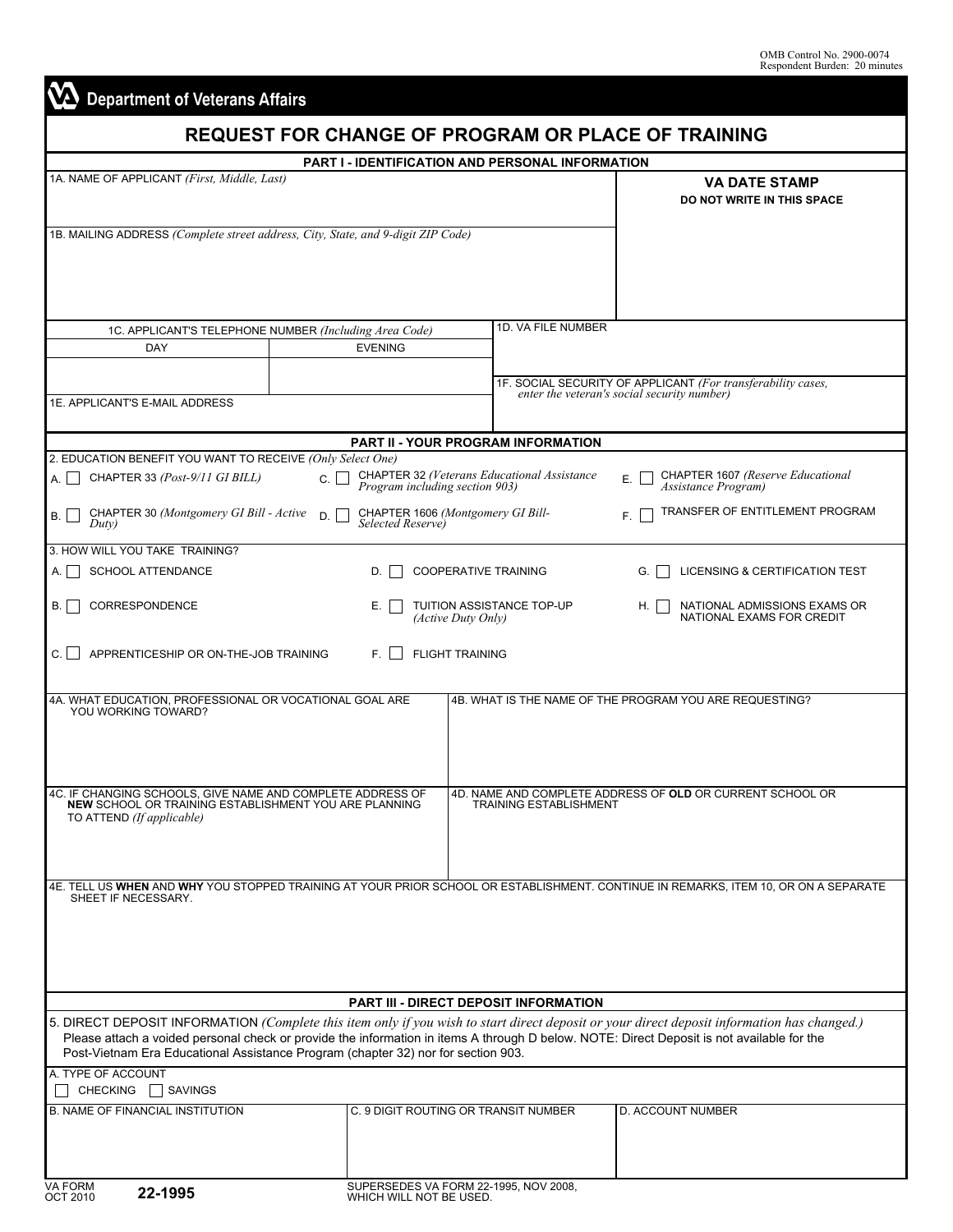|                                                                                            |                                                                                                                                                                                                                                                                                                                                                                                                                                                                                                                   | <b>PART IV - MISCELLANEOUS INFORMATION</b>                                                                                          |     |  |                                                 |          |                                                                                                                                                           |  |
|--------------------------------------------------------------------------------------------|-------------------------------------------------------------------------------------------------------------------------------------------------------------------------------------------------------------------------------------------------------------------------------------------------------------------------------------------------------------------------------------------------------------------------------------------------------------------------------------------------------------------|-------------------------------------------------------------------------------------------------------------------------------------|-----|--|-------------------------------------------------|----------|-----------------------------------------------------------------------------------------------------------------------------------------------------------|--|
|                                                                                            | 6. INFORMATION ON DEPENDENTS (COMPLETE THIS ITEM ONLY IF YOU SERVED BEFORE JANUARY 1, 1977 (or had a delayed entry before<br>January 2, 1978) AND YOU CURRENTLY HAVE DEPENDENTS.)                                                                                                                                                                                                                                                                                                                                 |                                                                                                                                     |     |  |                                                 |          |                                                                                                                                                           |  |
|                                                                                            | <b>QUESTIONS</b>                                                                                                                                                                                                                                                                                                                                                                                                                                                                                                  |                                                                                                                                     |     |  | <b>YES</b>                                      | $(\vee)$ | NO.<br>$(\vee)$                                                                                                                                           |  |
|                                                                                            | A. ARE YOU CURRENTLY MARRIED?                                                                                                                                                                                                                                                                                                                                                                                                                                                                                     |                                                                                                                                     |     |  |                                                 |          |                                                                                                                                                           |  |
| B. DO YOU HAVE ANY CHILDREN WHO ARE:                                                       |                                                                                                                                                                                                                                                                                                                                                                                                                                                                                                                   |                                                                                                                                     |     |  |                                                 |          |                                                                                                                                                           |  |
| (1) UNDER AGE 18 OR                                                                        |                                                                                                                                                                                                                                                                                                                                                                                                                                                                                                                   |                                                                                                                                     |     |  |                                                 |          |                                                                                                                                                           |  |
|                                                                                            | (2) OVER 18 BUT UNDER AGE 23, NOT MARRIED AND ATTENDING SCHOOL? OR                                                                                                                                                                                                                                                                                                                                                                                                                                                |                                                                                                                                     |     |  |                                                 |          |                                                                                                                                                           |  |
|                                                                                            | (3) OF ANY AGE PERMANENTLY HELPLESS FOR MENTAL OR PHYSICAL REASONS?                                                                                                                                                                                                                                                                                                                                                                                                                                               |                                                                                                                                     |     |  |                                                 |          |                                                                                                                                                           |  |
|                                                                                            | C. IS EITHER YOUR FATHER OR MOTHER DEPENDENT UPON YOU FOR FINANCIAL SUPPORT?                                                                                                                                                                                                                                                                                                                                                                                                                                      |                                                                                                                                     |     |  |                                                 |          |                                                                                                                                                           |  |
| Active Duty for Training.)                                                                 | 7. RECENT PERIODS OF SERVICE (PERIODS OF ACTIVE DUTY SINCE YOUR INITIAL PERIOD OF ACTIVE DUTY.) Please complete this section<br>for each period of your active duty since your initial period of active duty if you have not previously reported this information. It will help VA<br>process your claim if you attach a certified copy of "Member 4 Copy" of your DD Form 214 for each period of active service. (Don't report                                                                                   |                                                                                                                                     |     |  |                                                 |          |                                                                                                                                                           |  |
| A. BRANCH OF SERVICE<br>AND RESERVE OR GUARD<br>COMPONENT SERVING IN<br>DURING ACTIVE DUTY | <b>B. BEGINNING AND ENDING</b><br>DATES OF ACTIVE DUTY                                                                                                                                                                                                                                                                                                                                                                                                                                                            | C. WERE YOU<br>INVOLUNTARILY CALLED TO<br><b>ACTIVE DUTY FOR THIS</b><br>PERIOD? (If yes send in<br>copies of your orders)<br>YES ( | NO. |  | D. WHAT WAS THE CHARACTER<br>OF YOUR DISCHARGE? |          | E. IF THIS ACTIVE DUTY IS<br>NATIONAL GUARD DUTY, INDICATE IF<br>AUTHORITY IS TITLE 10 (FEDERAL) OR<br>TITLE 32 (STATE). (ATTACH COPIES<br>OF ANY ORDERS) |  |
|                                                                                            |                                                                                                                                                                                                                                                                                                                                                                                                                                                                                                                   |                                                                                                                                     |     |  |                                                 |          |                                                                                                                                                           |  |
|                                                                                            |                                                                                                                                                                                                                                                                                                                                                                                                                                                                                                                   |                                                                                                                                     |     |  |                                                 |          |                                                                                                                                                           |  |
|                                                                                            |                                                                                                                                                                                                                                                                                                                                                                                                                                                                                                                   |                                                                                                                                     |     |  |                                                 |          |                                                                                                                                                           |  |
|                                                                                            |                                                                                                                                                                                                                                                                                                                                                                                                                                                                                                                   |                                                                                                                                     |     |  |                                                 |          |                                                                                                                                                           |  |
|                                                                                            |                                                                                                                                                                                                                                                                                                                                                                                                                                                                                                                   |                                                                                                                                     |     |  |                                                 |          |                                                                                                                                                           |  |
|                                                                                            | NOTE: DO NOT INCLUDE FULL TIME ASSIGNMENT BY A SERVICE DEPARTMENT TO A CIVILIAN SCHOOL FOR A COURSE OF EDUCATION; ATTENDANCE AT A<br>SERVICE ACADEMY; OR NON-CREDITABLE TIME (TIME LOST BECAUSE OF INDUSTRIAL OR AGRICULTURAL FURLOUGH, ARREST WITHOUT ACQUITTAL, BEING<br>AWOL, DESERTION, SENTENCE OF COURT-MARTIAL, ETC.)<br>8. DO YOU EXPECT TO RECEIVE EDUCATIONAL BENEFITS UNDER THE GOVERNMENT EMPLOYEE'S TRAINING ACT (GETA) FOR THE SAME COURSE(S) YOU WILL                                              |                                                                                                                                     |     |  |                                                 |          |                                                                                                                                                           |  |
| $\Box$ NO<br>$\Box$ YES                                                                    | RECEIVE VA EDUCATION BENEFITS? (Answer only if you are a Federal Government employee)                                                                                                                                                                                                                                                                                                                                                                                                                             |                                                                                                                                     |     |  |                                                 |          |                                                                                                                                                           |  |
| <b>YES</b><br><b>NO</b>                                                                    | 9. ARE YOU RECEIVING OR DO YOU ANTICIPATE RECEIVING ANY MONEY (including but not limited to Federal Tuition Assistance) FROM THE ARMED FORCES<br>OR PUBLIC HEALTH SERVICE FOR THE COURSE FOR WHICH YOU HAVE APPLIED TO VA FOR EDUCATION BENEFITS? IF YOU WILL RECEIVE SUCH BENEFITS,<br>CHECK "YES." SHOW COMPLETE DETAILS IN THE REMARKS SECTION TO INCLUDE THE SOURCE OF THE FUNDS. NOTE: IF YOU ARE APPLYING FOR<br>THE TUITION ASSISTANCE TOP-UP BENEFIT, CHECK "NO." (Answer only if you are on Active Duty) |                                                                                                                                     |     |  |                                                 |          |                                                                                                                                                           |  |
| 10. REMARKS                                                                                |                                                                                                                                                                                                                                                                                                                                                                                                                                                                                                                   |                                                                                                                                     |     |  |                                                 |          |                                                                                                                                                           |  |
|                                                                                            |                                                                                                                                                                                                                                                                                                                                                                                                                                                                                                                   | PART V - CERTIFICATION AND SIGNATURE OF APPLICANT                                                                                   |     |  |                                                 |          |                                                                                                                                                           |  |
|                                                                                            | I CERTIFY THAT all statements in my application are true and correct to the best of my knowledge and belief. If on active duty, I also certify that I<br>have consulted with an Education Service Officer (ESO) regarding my education program.                                                                                                                                                                                                                                                                   |                                                                                                                                     |     |  |                                                 |          |                                                                                                                                                           |  |
|                                                                                            | PENALTY - Willful false statements as to a material fact in a claim for education benefits is a punishable offense and may result in the forfeiture<br>of these or other benefits and in criminal penalties.                                                                                                                                                                                                                                                                                                      |                                                                                                                                     |     |  |                                                 |          |                                                                                                                                                           |  |
| 11A. SIGNATURE OF APPLICANT (DO NOT PRINT)<br>SIGN HERE IN INK $\blacktriangleright$       |                                                                                                                                                                                                                                                                                                                                                                                                                                                                                                                   |                                                                                                                                     |     |  |                                                 |          | 11B. DATE SIGNED                                                                                                                                          |  |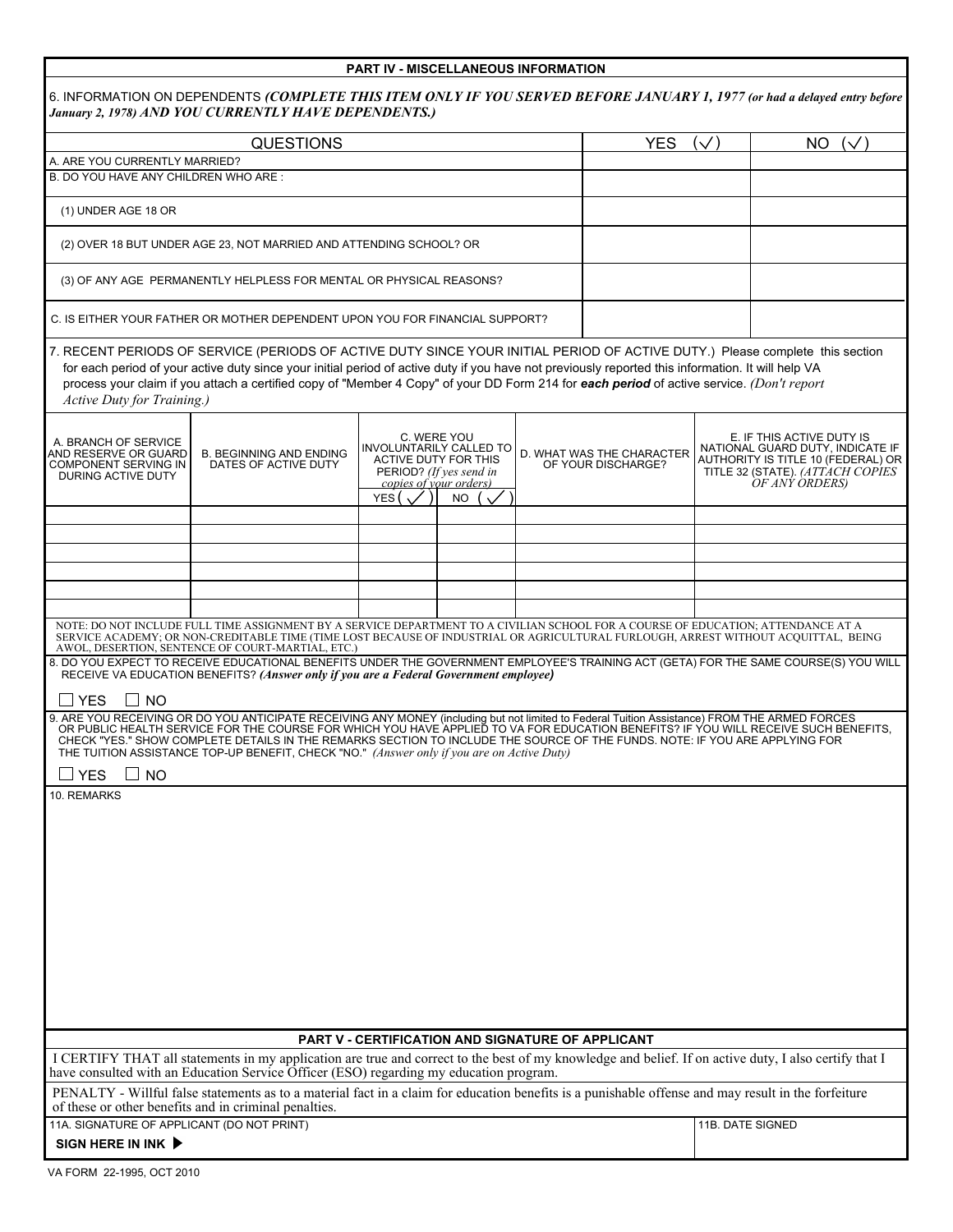## **INSTRUCTIONS & INFORMATION**

## **When Should You Use This Form?**

Use this form when:

- you're **changing schools,**
- you're **changing your educational, professional, vocational goal,**
- you **left your program due to unsatisfactory attendance, progress, or conduct;** and you're now **reentering the same program, or**
- you were **receiving** VA education benefits **as a veteran** and now wish to receive benefits while **on active military duty.**

## **INSTRUCTIONS FOR SPECIFIC ITEMS ON THE FORM**

Most items on this form are self-explanatory. Here is additional information on certain items.

**Item #4A:** Here are some examples of what we mean by **"goals":**

- Educational goal: GED certificate, high school diploma, bachelor degree, master degree, Ph.D
- Professional goal: lawyer physician, teacher, physical therapist, medical technologist, medical records librarian
- Vocational goal: stenographer, machinist, electronic technician, X-ray technician, radio and TV service technician, automobile mechanic, practical nurse.

 **Items #6:** Provide your dependents information **only** if you have military service **before** January 1, 1977 (or delayed entry before January 2, 1978).

 **Items #11A and 11B**: Make sure you sign and date these items. If you are currently on active duty, have your Education Service Officer sign and date Items 12A and 12B.

#### **If You Need Help**

If you need help in completing this form, you can contact us through our home page on the Internet. Our website is: **www.gibill.va.gov**. Click on Ask a Question and Find Answers. Or you may call us toll free at 1-888-GI-BILL-1 (1-888-442-4551.) If you're hearing impaired, call 1-800-829-4833. Please call 1-800-827-1000 if you want a VA counselor to help you in planning your program.

# **TO FILE THIS FORM:**

#### **(A) If you have selected a school or training establishment,**

**Step1:** Mail the completed form to the VA Regional Processing Office in the region of that school's or establishment's physical address: Determine the correct office from the list below.

**Step 2**: Notify the veterans certifying official at your school or training establishment that you have applied for VA education benefits. Ask him or her to submit your enrollment information using VA Form 22-1999, Enrollment Certification, or its electronic version.

 **Step 3**: Wait for VA to process your application and notify you of our decision concerning your continued eligibility for education assistance.

#### **(B) If you have not selected a school or training establishment**,

 **Step 1**: Mail the completed form to the VA Regional Processing Office in the region of your home address. Determine the correct office from the list on on the next page.

 **Step 2:** Wait for VA to process your application and notify you of our decision concerning your continued eligibility for educational assistance.